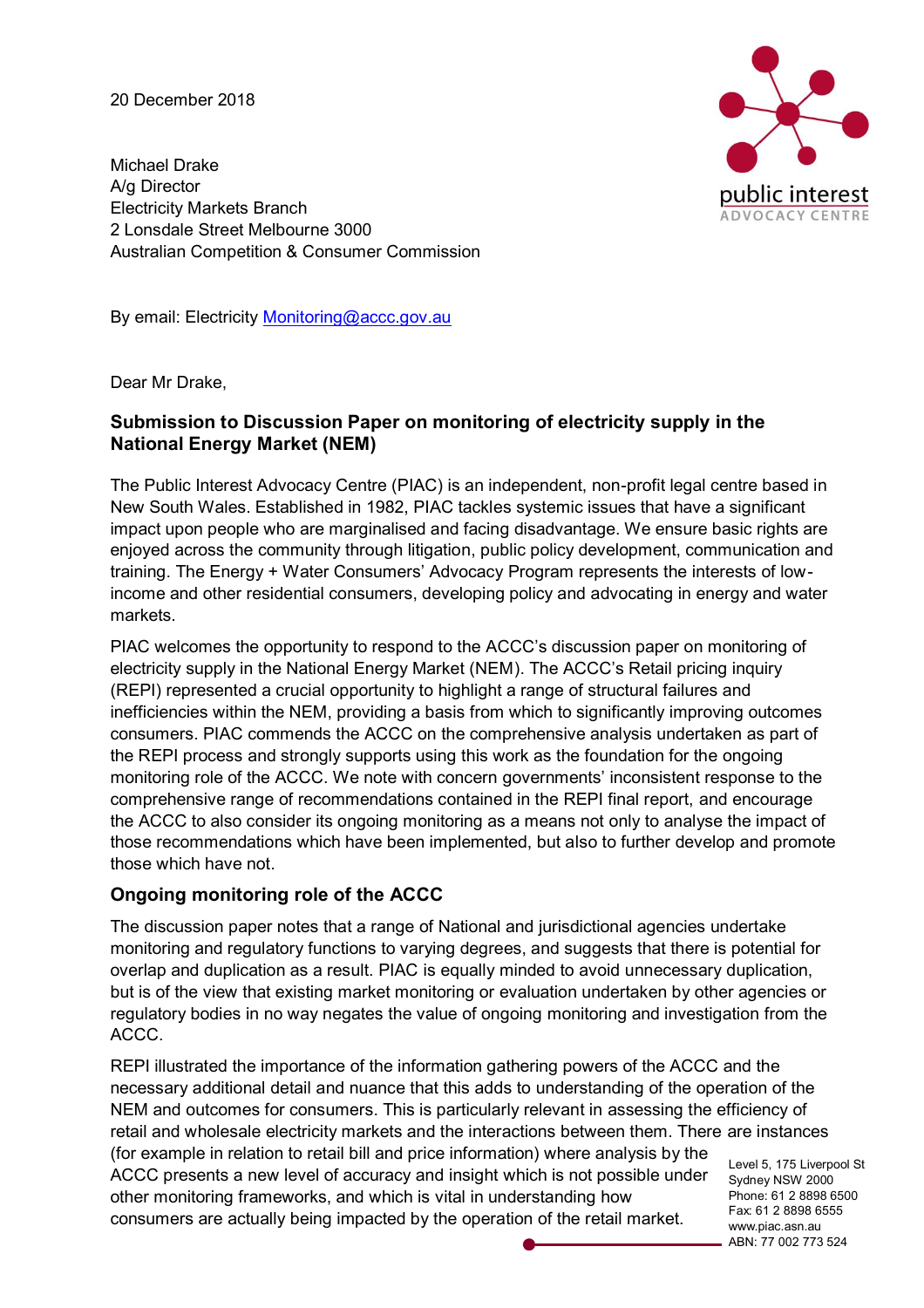Particularly in this time of significant change, some overlapping with existing frameworks is preferable to potentially leaving crucial gaps in the range of monitoring undertaken.

Accordingly, we encourage the ACCC to continue the analysis undertaken in the REPI, use it as a start point for ongoing monitoring, and take the opportunity to evolve and augment this approach.

In relation to the issues raised in the Discussion Paper, PIAC highlights the following.

### **Analytical framework**

PIAC broadly concurs with the frameworks identified in the discussion paper. The essential service nature of electricity means that a distributional or equity framework must be the overarching consideration, yet there is a need to utilise legal and market failure frameworks in order to inform a comprehensive analysis. Accordingly, PIAC highlights the following in relation to the frameworks presented in the discussion paper.

- 1. Consideration of issues through a market failure framework must include a qualitative dimension, and recognise that a competitive market (particularly in relation to the delivery of an essential service) is a means to an end (delivering more efficient outcomes), not an end or good in and of itself. Accordingly, market failure may not be indicated by simple metrics related to the number of market participants and market participant or customer 'activity'. In this context, PIAC specifically notes:
	- That barriers to entry may be indicated not only by the impact on potential number of market participants, but on their scope to make an impact on market outcomes and the behaviour of other participants.
	- That information asymmetry and a lack of transparency may be inherent to the operation of some markets, and render them less amenable to efficiency improvements. Where a competitive market framework can be relatively efficient and effective in the wholesale energy market (where the market participants are largely equally informed, empowered and have a transparent view of the operation of the market), the inherent information asymmetry between retail businesses and consumers, and the lack of transparency in the retail market, are fundamental. These failures are inherent to the nature of the retail market, and may suggest that any reliance upon a market framework with no price regulation to deliver such an essential service is not appropriate.
- 2. Consideration of issues through a legal framework should evaluate compliance with the spirit and intent of legislation, not merely the narrow, 'black-letter' interpretation of the law.
- 3. Consideration of issues through a distributional or equity framework is fundamental, particularly in relation to the operation of the retail market. Electricity is an essential service and fair and equitable outcomes for all consumers must be a primary guiding principle. PIAC is concerned that the Discussion Paper repeats the mistake of considering distributional and equity issues as only being relevant in relation to hardship or vulnerable consumers. Electricity is an essential service for all consumers and the National Electricity Retail Law (NERL) and National Energy Objective (NEO) do not make a distinction between the longterm interests of some consumers over others. In any case, all consumers are, to different degrees, at risk of hardship or disadvantage.

### **Consumer outcome framework**

PIAC considers that, in relation to the operation of the retail market, the 3 frameworks highlighted in the Discussion Paper, should also be viewed through the lens of the outcomes for consumers, and how they are currently determined as an interaction between their level of engagement and their level of potential 'advantage', expressed in 4 broad cohorts.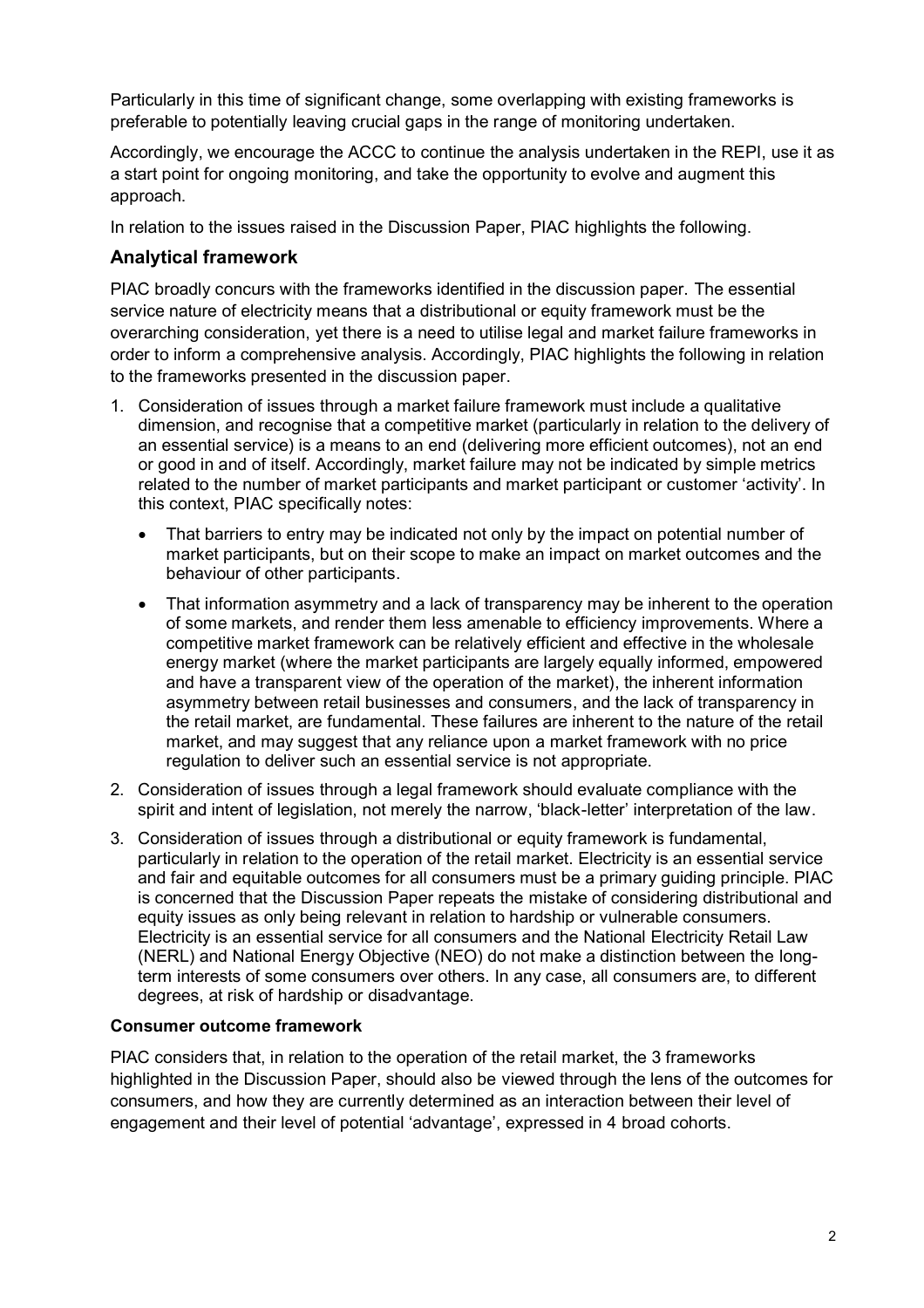

AN - Advantaged, not engaged AE - Advantaged, engaged DN - Disadvantaged, not engaged DE - Disadvantaged, engaged

### **Advantaged/able, not engaged (AN)**

This consumer cohort is disengaged from the energy market. They are likely to be experiencing higher bills through suboptimal retail contracts (standing offers or market offers with expired benefits), but their potential socio-economic advantage means that they are not considered a priority in assessment of the competitive market and consumer outcomes. They are considered to be able to deal with the impacts of their lack of engagement. Increasingly however, evidence is showing that even consumers in middle incomes (for example), are struggling with the cost of energy and are experiencing negative impacts as a result the failure of the market to provide efficiently priced energy for those who don't engagement with the market<sup>1</sup>.

PIAC contends that the structure of the market framework and consumer protections are still relevant to the outcomes for this cohort, notwithstanding their current level of potential socioeconomic advantage. Importantly, in relation to distributional equity, PIAC highlights the danger in making potentially normative judgements regarding this group's ability to engage in the market, and the implication that poor outcomes for this group are not an indicator of the failure of the market to deliver an essential service. Monitoring engagement, contract types, and actual bill outcomes will be key indicators for this cohort.

#### **Disadvantaged/vulnerable, not engaged (DN)**

This consumer cohort, who most closely match those often referred to as 'vulnerable consumers', consistently have the worst outcomes. The combination of energy market disengagement and relative socio-economic disadvantage means that these consumers are less able to take advantage of cheaper, conditionally-discounted market contracts from energy retailers, or other tools for reducing energy costs such as energy efficiency and embedded generation. Market frameworks should support them having the opportunity to benefit from engagement where possible, but it is critical that supporting frameworks must not require them to be engaged in order to access an essential service at a fair price. Most importantly, the goal should be to improve the relative level of 'advantage' (that is move people from the DN cohort to the AN cohort), while giving them the opportunity to move to the AE cohort but not obliging them

 <sup>1</sup> Choice, *Consumer Pulse Report: July 2016*, pp 8-9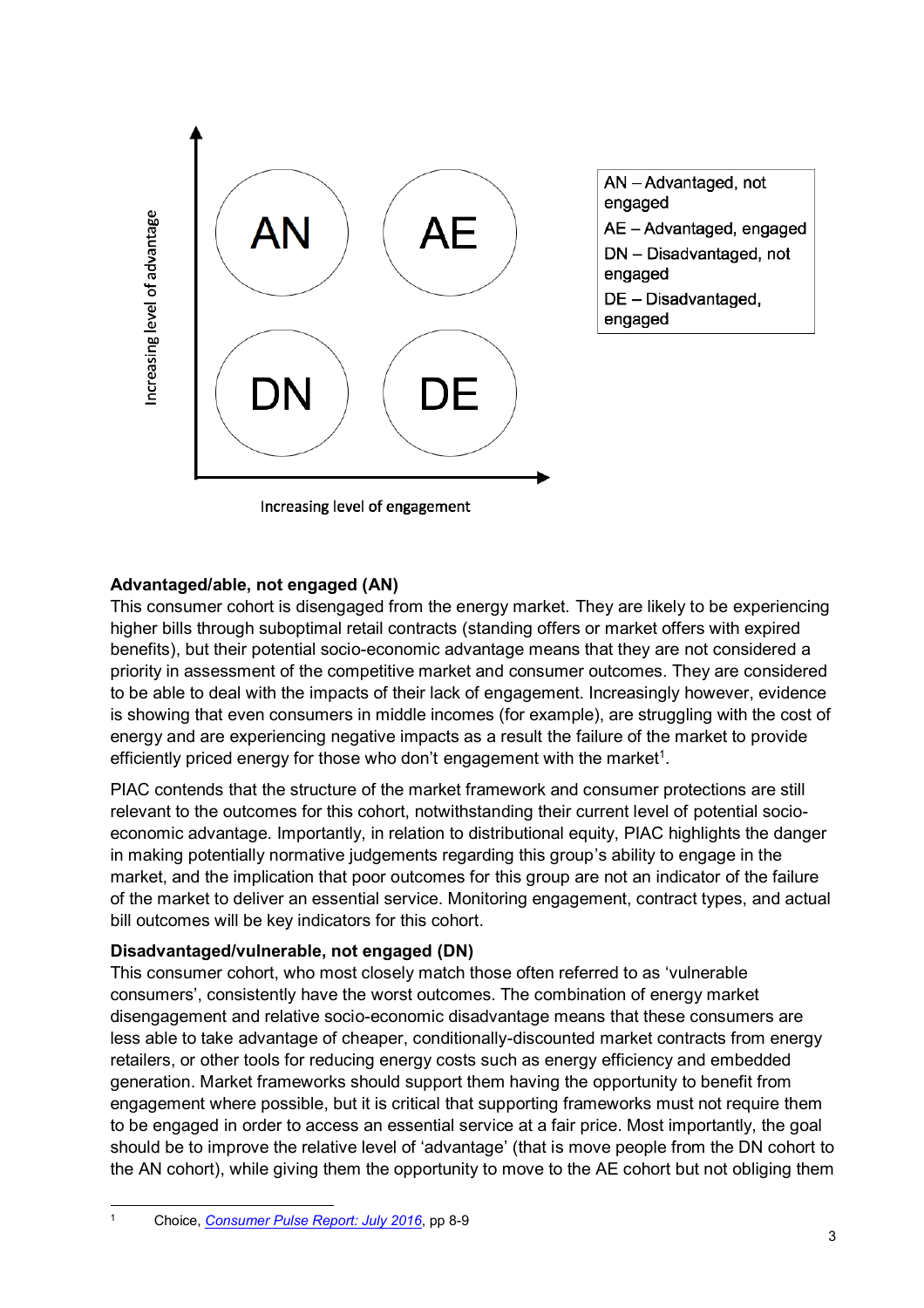to do so. While monitoring engagement will be important for this group, the most fundamental measures will relate to the overall affordability and their actual bill outcomes, and includer consideration of the supporting measures such as concessions frameworks.

### **Advantaged/able, engaged (AE)**

This consumer cohort are the only consumers able to operate as the current framework intends, and therefore only ones broadly getting good outcomes today. The combination of energy market engagement and relative socio-economic advantage means these consumers are more likely to be on favourable retail energy contracts, and choose (and can afford) to be adopters of energy technology such as solar PV, energy storage and demand management systems. Competitive opportunities for these consumers should be encouraged, while recognising they are, by and large, the least at risk of disadvantage. PIAC considers all consumers should have the opportunity – but not an obligation – to move into this cohort. Importantly, the positive outcomes achieved by this cohort, are to some extent cross subsidised by the higher prices paid by those groups who are not engaged and able to negotiate better deals, particularly where 'loss-leading' contracts are involved. In this context key analysis for this group will involve actual bill outcomes, along with monitoring of acquisition and win-back costs, as well as engagement activity and contract types.

# **Disadvantaged/vulnerable, engaged (DE)**

While this cohort requires similar support to the DN cohort, their potential and preference for engagement means that they are able to ameliorate some impacts of disadvantage through more active participation in the energy market. This group is often cited as demonstration that the market can achieve positive outcomes for more vulnerable consumers. However, PIAC's recent report on disconnections demonstrates that the constant requirement to remain informed and engaged is a significant burden for a cohort that is often burdened by compounding and overlapping vulnerabilities<sup>2</sup>. Further, their potential disadvantage (even something as simple and fundamental as being a renter) means that the potential benefits of their engagement are limited, while they bear the full impact of the risk of non-engagement (in the form of unaffordable costs).

Accordingly, the goal for this group should be ensuring that the framework provides the same protections of access to a fair price, while giving them the choice and opportunities to benefit from competition in the same way that the AE cohort has. It is important that these consumers do not continue to be burdened with the risk of not engaging (and the ongoing cost of engagement), and that they have the protection of a fair price for an essential service. Key monitoring for this group will include actual bill data, to match with household income, along with usage, engagement statistics and contract types as well as acquisition and retention costs.

# **The REPI as a foundation for ongoing work**

In relation to the discussion papers focus, PIAC recommends that in addition to the assessment measures employed in the REPI, the ACCC augment ongoing monitoring with a range of additional measures outlined below.

### **Retail electricity prices**

### Actual final bill data

While the unit cost analysis undertaken in the REPI provides a crucial perspective on the prices that different cohorts of consumers are paying, actual final bill data for those same cohorts is a necessary reference point that links to the range of other available data, and that provides important context in a form that is both relevant and comprehensible to consumers. Further, it is the dollar quantum of bills and the relevant proportion of household disposable income which

 <sup>2</sup> PIAC & UMR, *Close to the Edge: A qualitative and quantitative study*, November 2018, pp 12-20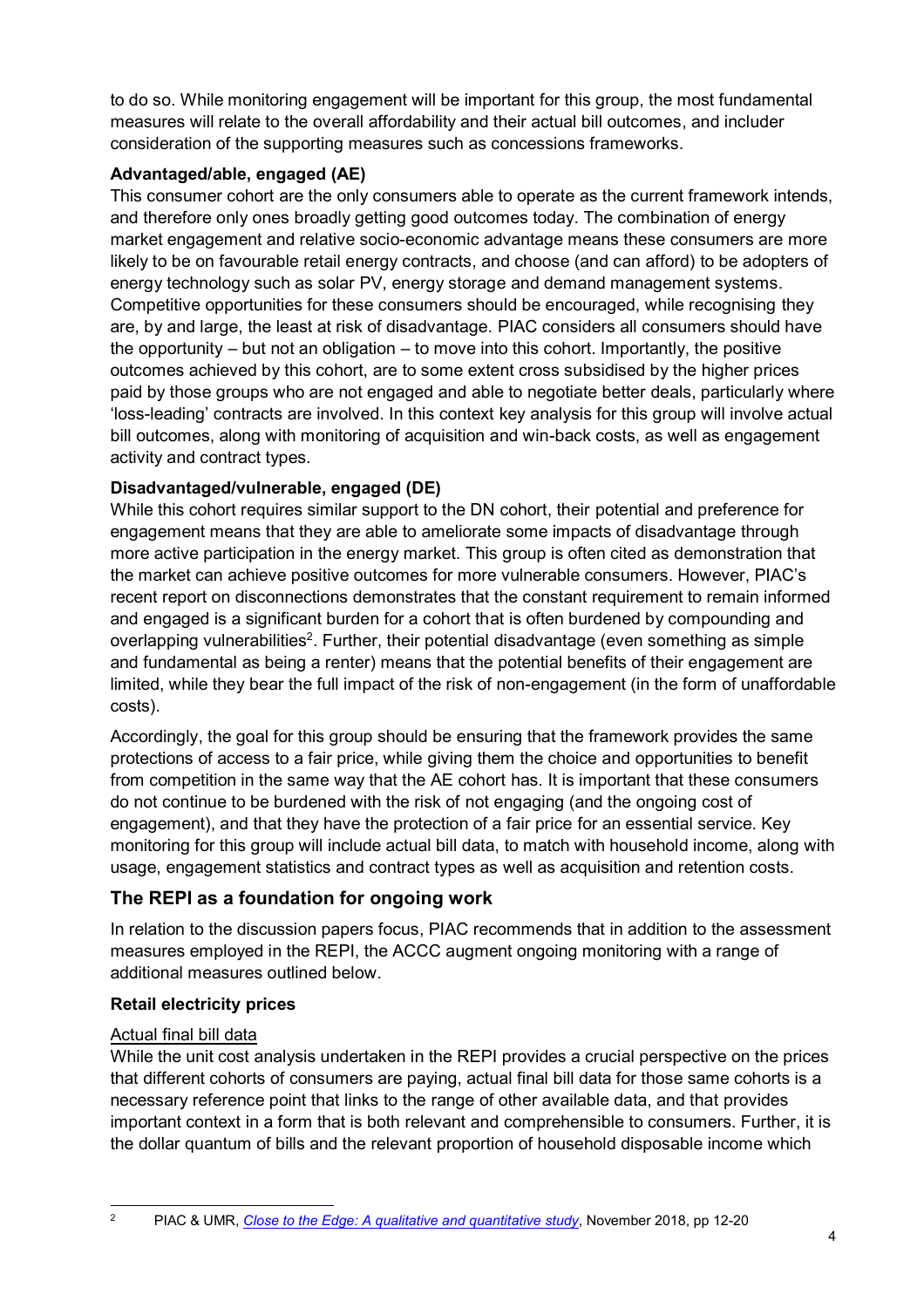are crucial measures of affordability, and potential indicators of vulnerability, that are most useful in relation to assessing market outcomes for consumers.

The important work undertaken in the REPI, breaking down consumer cohorts and monitoring the unit price they pay, was valuable, but presents a picture with significant gaps. This analysis should be repeated, but presented in conjunction with the final bill and usage data from which it is derived, giving a more complete view of what consumers are actually paying for their essential electricity services. PIAC would welcome the opportunity to work with the ACCC in informing the most practicable and valuable means of presenting this data.

#### Market offer data

While data suggests that many consumers have access to significant headline discounts, it is necessary to better understand what impact this is actually having on consumers, and what outcomes market offers are actually delivering for them. Accordingly, the analysis undertaken in the REPI should be augmented by:

• monitoring the extent to which the conditions of these offers are being met, and discounts actually realised by consumers.

Data on market offers assumes that the full benefits of the headline discounts accrue to consumers, but we know that many consumers are struggling with affordability and often unable to pay on time, which effectively renders them 'standing offer' customers in all but name. Retailer data on how many market offer customers met/did not meet the conditional requirements of their offer, would provide greater clarity of actual consumer outcomes, and help understand the effectiveness and impact of consumer engagement.

• Monitoring the number of consumers (potentially within each market offer discount % band) whose benefit period has expired.

Data on the number of customers on market offers suggests that a minority of consumers remain on standing offers, implying that the market is 'working effectively' for most (engagement is increasing and improving consumer outcomes). However, figures in the REPI on length of time since consumers last 'switch', in conjunction with the common practice of long term or evergreen contracts with benefit periods that expire after 6-12 months, suggests that the number of consumers actually receiving their headline contract benefits may be significantly smaller. Better data on which consumers are on market offers, who are no longer within the benefit period they signed on to (and may effectively be on standing offer conditions) would present a more reflective picture of consumer outcomes within the market, and be valuable in relation to the value and impact of a default market offer.

• Monitoring the number of consumers (by retailer) who are on offers which are not publicly available.

Greater visibility of the extent of 'off-market' offers is valuable in determining the extent and impact of internal 'cross subsidy' that retailers engage in. Opaque price dispersion, where some consumers are offered better terms than others (through no externally discernible criteria) is a fundamental failure of the market and potentially a source of significant inequity. Information on how many consumers on 'off market' offers are receiving discounts beyond those that are publicly advertised, and what those offers entail, is vital to gaining a more complete picture of the operation of the retail market and how this impacts upon the outcomes for different consumer groups (in this case, those who are engaged as opposed to those who are not). This understanding of selective retail marketing is key to understanding whether already vulnerable consumers are further disadvantaged by retailers marketing strategies such as winback marketing.

• Monitoring the internal dispersion of offers in individual retailers.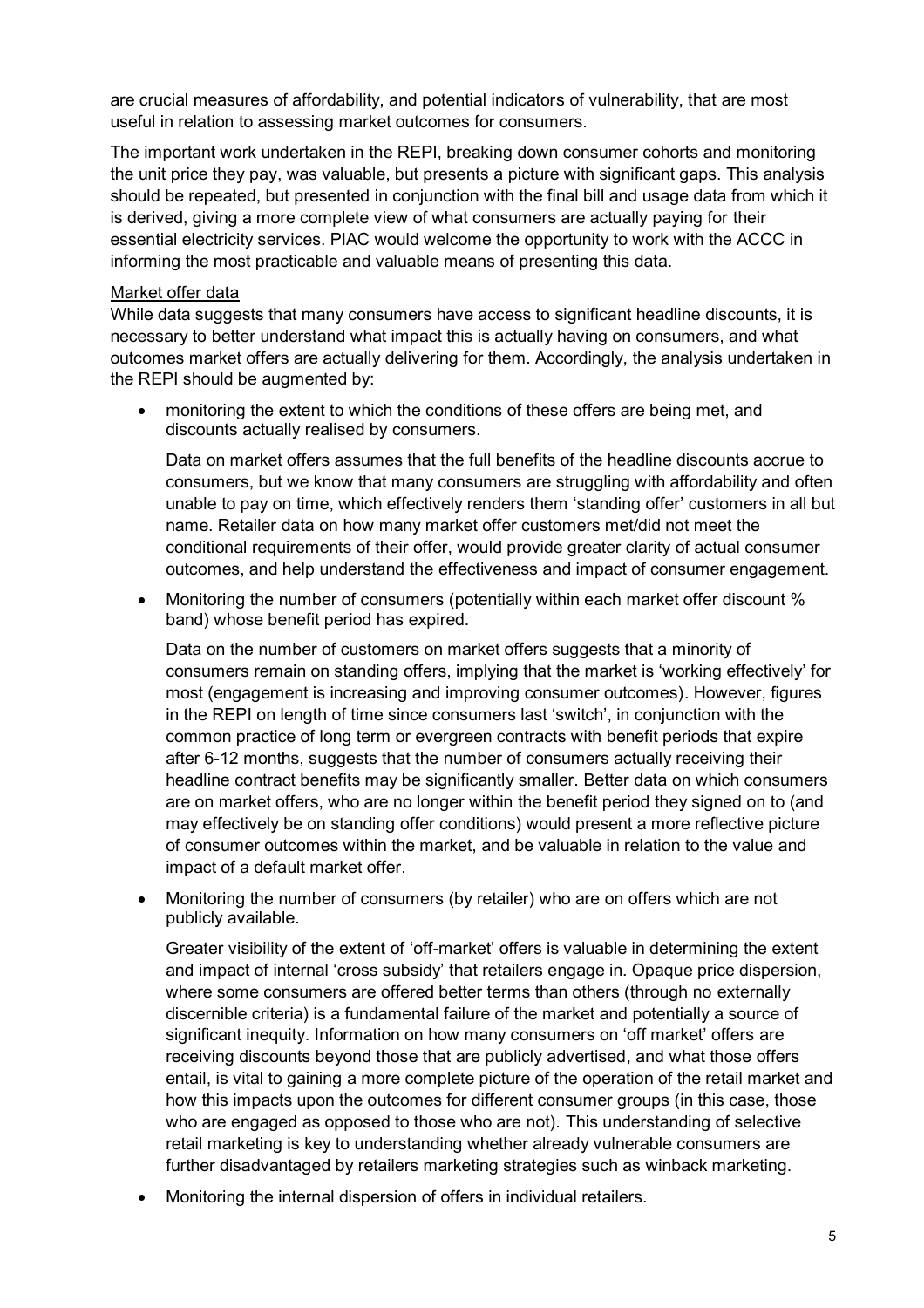While the REPI undertook to analyse the dispersion of market offers across jurisdictional markets, this picture is incomplete without an internal dispersion analysis of each of the retailers, or as a minimum, retailers broken down by type (tier 1, tier 2 and tier 3). This data is crucial to analysis of the equity of outcomes for consumers, highlighting potential cross-subsidisation of consumers, and determining the efficiency of retail offers and the retail market as a whole. Such analysis will also be helpful in informing the implementation and monitoring of the default market offer.

#### Customer Acquisition and retention costs

PIAC supports the analysis undertaken in the REPI, and the separate consideration of retail costs to serve and costs of customer acquisition and retention (CARC). However, ongoing monitoring presents the opportunity to improve the depth of this analysis to provide a clearer picture of the extent of these costs, where and how they are being incurred and how they are impacting different consumer cohorts. Accordingly, the analysis undertaken in the REPI should be augmented by:

• Monitoring of acquired customer CARC expressed as the extent of 'cross subsidy'.

CARC are essentially related to decisions made by retailers to 'buy' certain customers, with the cost of doing so imposed upon the remainder of customers. This is a significant source of cost to all consumers and exacerbates inequity through price dispersion in a non-transparent way. Figures on 'switch rates', such as those collected by IPART<sup>3</sup> indicate that less than 20% of customers are switching only once a year (and likely to be the consumers that retailers are working to acquire and retain). Determining the extent of customers driving CARC (the % of customers for each retailer, retail type, jurisdiction), the cost related to acquiring and retaining them, and expressing that cost as an additional amount averaged over the remaining customers, would provide a valuable picture of the scope and impact of this behaviour. While the REPI analysed the averaged CARC over all customers as well as acquired customers, this is the inverse of how the costs are actually distributed - it is actually a cost incurred for acquired customers but paid by the majority remainder.

• Monitoring the main types of CARC costs by retailer/retailer type (tier 1, tier 2 and tier 3).

While it is often asserted that CARC is a normal cost of business for a retailer, there is currently neither transparency of how these costs are incurred nor how they are exposed to any drivers for efficiency. Where network inputs and even the wholesale price contribution to the retail bill are relatively transparent and subject to market or regulatory efficiency, CARC are opaque. If future work is required to limit certain acquisition activity (as suggested by IPART<sup>4</sup> in its most recent review of retail competition in NSW, for example) then a more detailed understanding of the extent and impact of acquisition and retention activity, is crucial.

• Monitoring the charges and commissions for comparison sites and other acquisition agents.

These costs have become a de-facto fourth layer in the supply chain (in addition to wholesale, retail and network), over which there is no transparency. Gaining a more accurate picture of how many consumers are being targeted and the range of costs involved will be a key part of determining the actual extent of costs that this activity is adding to the system.

 <sup>3</sup> IPART, *review of the performance and competitiveness in the NSW retail energy market, from July 1 2017 to 30 June 2018*. November 2018. Pp. 92-96 <sup>4</sup> Ibid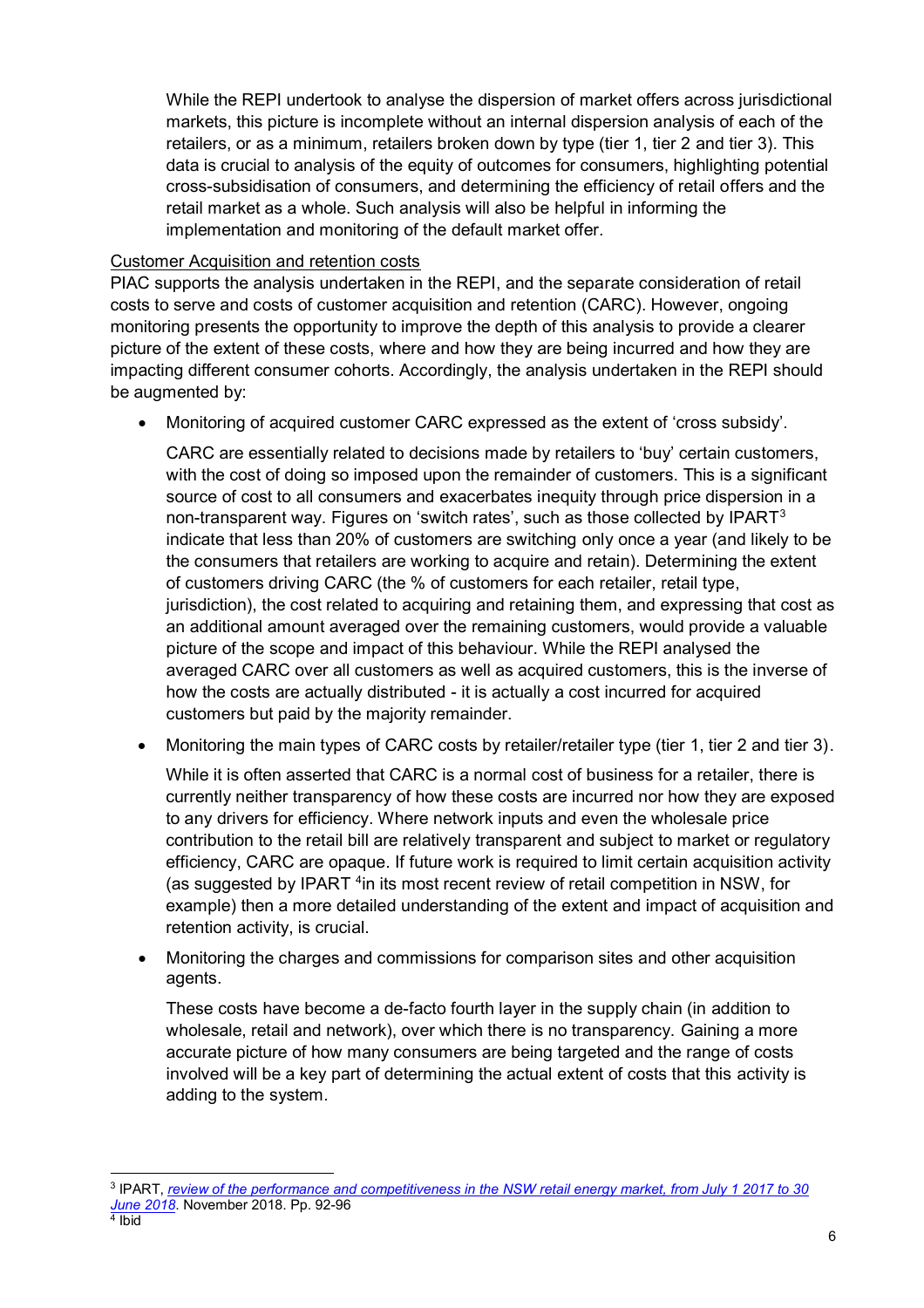• Monitoring change in CARC figures over time and tracking these figures against the number of competitors, relative market share of competitors, and the number and proportion of customers switching or 'churning' annually.

### Embedded Networks

Exempt selling and embedded network arrangements cover a significant, if unquantified, minority of consumers who by their very nature are disadvantaged by reduced access to choice, competition and the full scope of consumer protections available to others in the NEM. PIAC understands the significant complications involved in any monitoring of embedded networks; nonetheless, improving an understanding of the outcomes for consumers covered by these networks is increasingly vital. PIAC considers that ongoing monitoring by the ACCC should look to improve information on:

- The number of embedded networks and exempt sellers in operation
- The number of consumers currently covered by embedded networks and/or exempt seller arrangements
- The costs and margins charged in exempt selling and/or embedded network arrangements
- The costs, both to customers and network owners, of exiting embedded network arrangements
- The effectiveness of payment supports or retail assistance measures available to consumers in embedded network and/or exempt selling arrangements.

### Interaction of cost stack and energy retail charges

There is a wide variation in the way retailers construct their pricing to consumers with differing balance between daily charges and usage charges. This variation provides scope for retail innovation and consumer choice, but which also increases the complexity of the retail market, potentially obscures visibility of price dispersion, and complicates analysis of the relationship between wholesale, network and other costs with the final prices paid by consumers.

While PIAC does not suggest that this variation is problematic in itself, ongoing monitoring presents an opportunity to gain a clearer picture of how it is employed, its impact upon consumers, and how it does or does not ensure that retail prices efficiently reflect changes in wholesale costs. Accordingly, ongoing analysis by the ACCC should:

- Monitor the spread of retail offers by proportion of fixed (daily charges) and variable (usage) charges, including steps in time-variant and block charges
- Monitor the average change in variable charges and track against the change in wholesale, network and other costs, on the basis that this charge should be the most responsive to changes in the wholesale price.

### **Wholesale market**

PIAC supports the approach to analysis taken in the REPI process, and recommends it form the basis of ongoing monitoring of the interaction between wholesale and retail markets, and their impacts upon prices. The performance of wholesale markets, and by extension their interaction with and impact upon retail prices, cannot be assessed as simplistically as "if X indicator is above Y level, then there is effective competition." A suite of measures is required to accurately assess the overall performance of wholesale markets, including both quantitative and qualitative measures. Importantly, PIAC highlights the need to avoid considering any single indicator in isolation, but rather to analyse the suite of data as a whole.

### Wholesale Demand Response

While the 'efficient' level of deployment of demand response (DR) in the NEM is not known, there has been widespread agreement among market institutions, as noted the Finkel inquiry